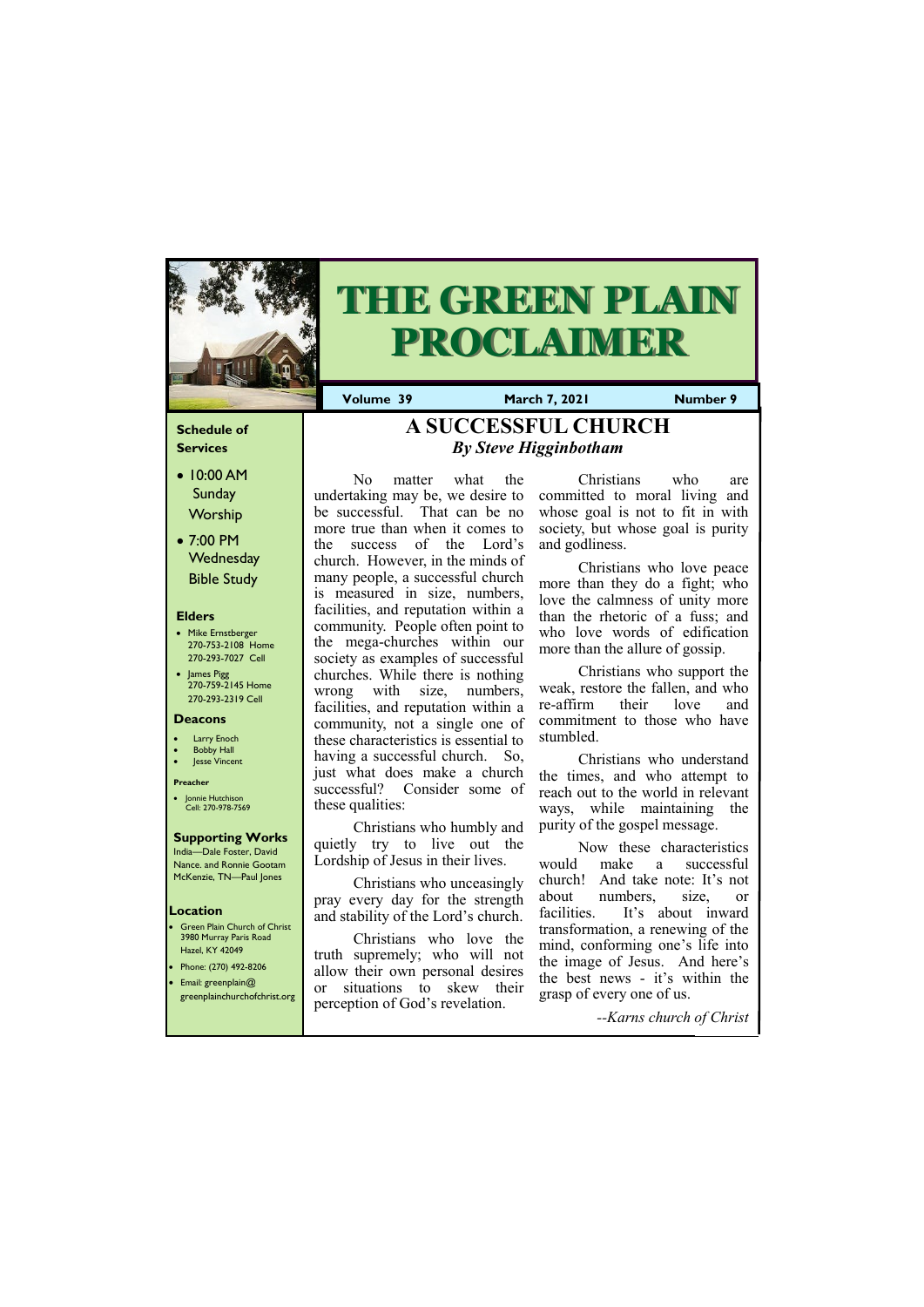# NEWS AND NOTES

*REMEMBER IN PRAYER: Green Plain members*: Remember Faye Travis, Peggy Jarvis, Rex Enoch, Mary Crutchfield, Joanne Barnes, Maxine Pool, Hayes and Marjorie Grady, Jim Fielder, Griselda Adams, Larry Enoch, Carolyn Byars, Mary and Jim Lowrie, and Mary and Jesse Vincent.

*Family and Friends:* Helen Tidwell, Jenne Pool, Teresa Tacker, Betty Pond, Bryan White, Meredith Enoch, Kenneth Mizell, , Janice Canter, , Andrea Phillips, Donald and Dorothy Cook, Sandra Cook Downs, Kevin Smith, Dale Pentecost Jaime Aguavo, Jr., and Brett Wyatt.

- **PANTRY ITEMS March 2021: 7—Canned Peaches; 14— Canned Pairs; 21—Canned Potatoes; 28—Cnned Chili.** Please bring any additional items you wish for the "blessing box" which is located next to the breezeway on the north side of the building.
- **March 2021 Anniversaries:** 12– Marie & Roy Wyatt; 15-Sue & Bobby Hall. **Birthdays:** 9-Gail Hutchison; 14-Roy Wyatt; 20-James Pigg; 23-London Smith. If we have left anyone out please let us know.
- **We offer FREE BIBLE CORRECPONDENCE COURSES through the mail. Enroll on our website or send your name and return mailing address to the address on the first page of this bulletin. You may also call 270-978-7569 or you may email us at greenplain@greenplainchurchofchrist.org.**

**Page 2**

**ONLINE SPIRITUAL RESOURCES Gospel Broadcasting Network https://gbntv.org/**

**World Video Bible School https://store.wvbs.org/wvbs-splashpage.html**

> **A Bible Answer https://abibleanswertv.org/**

> > **Good News Today http://gnttv.org/**



**In Search of the Lord's Way http://searchtv.org/**

*TODAY'S SERMON*

*"The Importance of the church" #1*

> **Next Sunday** *"The Importance of*

*the Church" #2*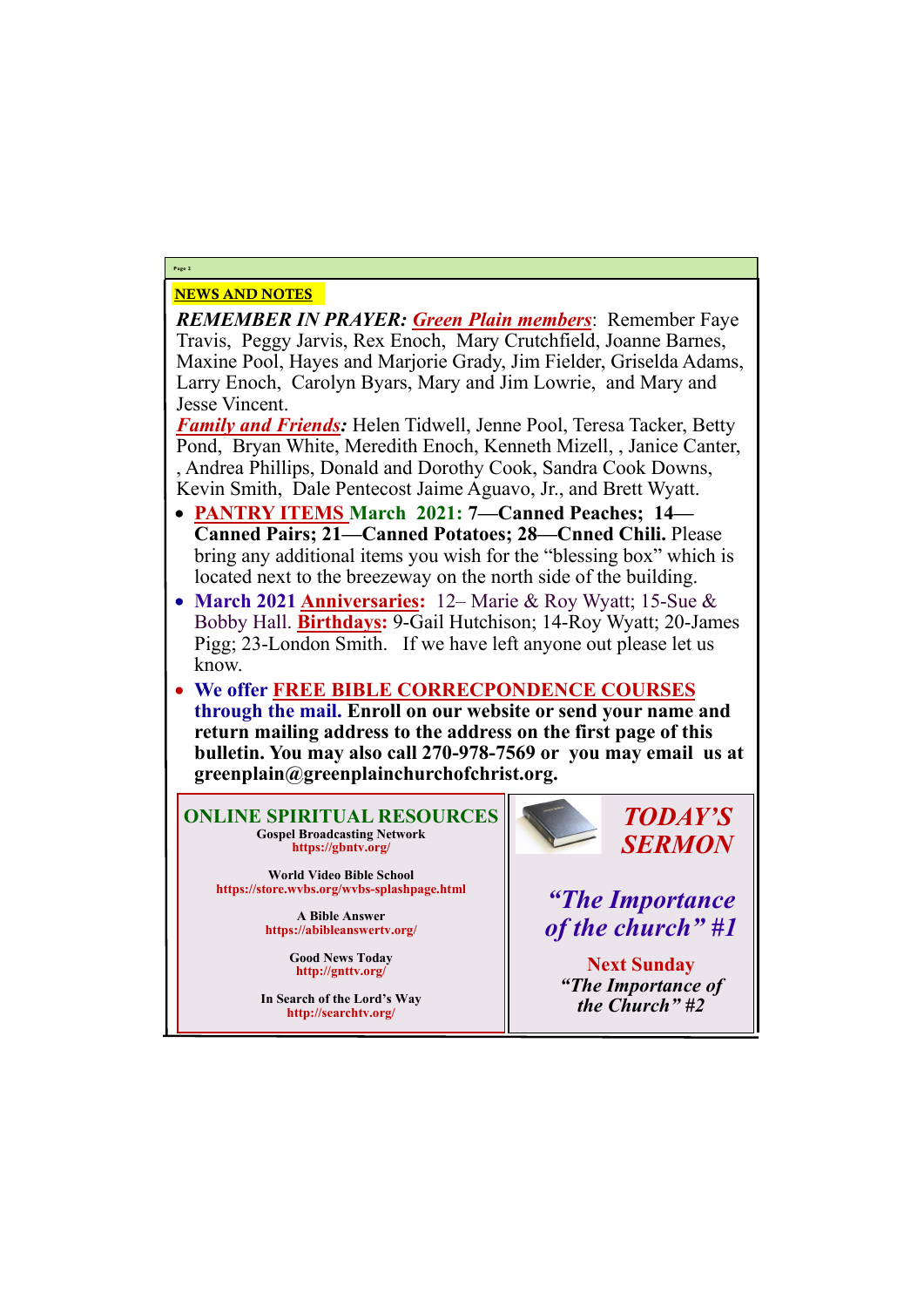**Page 3**

### **WHERE IS HE?** *By Jay* **Launius**

It was a beautiful fall day in the small community of Delmar Springs, and a perfect day for the annual fall bazaar. The closed off streets were full of people with craft merchants lining each side. A cool breeze gently blew the flags, wind chimes and throw rugs that were for sale. It was a perfect day in a perfect little town. Jennifer Crowley had taken David, her six-year-old, to the bazaar for a great fall outing. Her husband was working that day and she thought that David would enjoy the busyness of the fair. As they walked down the street hand-in-hand, Jennifer met Sandra Franks and the two struck up a conversation. While the two girls were talking, David impatiently pulled and tugged on his mother's arm, "I wanna see the horses!" he insisted. Suddenly a group of teenagers fooling around and being rambunctious pushed by breaking Jennifer's grip on David's hand. After a brief moment of confusion Jennifer looked and David was no where to be seen. She quickly scanned the surrounding crowd but David had simply vanished. She told Sandra to begin looking up the street while she went the other way. Jennifer methodically picked her way through the crowd, her eyes darting back and forth, surveying every bit of motion. After 10 minutes of searching she began to get frantic. She came upon Deputy Sheriff Darrell Height, told him what had happened and he immediately joined in the search. After 45 minutes of looking David was no where to be found. Jennifer was now in a panic and began to cry, "Where is he?" As she wiped the tears from her eyes she

UII VI **And Will Separate You From the God Who Loves You! "The soul who sins shall die" (Eccl. 18:20a)**

scanned the crowd again and she froze as she looked at the courthouse steps. There on the top step sat David watching and enjoying the small sea of people as they went down the street. Jennifer ran and picked up her little boy and held him tight. "Momma, why are you crying?" David asks. With a big smile she answered, "Because I'm so glad to see you!"

In Luke 15, Jesus told three stories about lost things, a lost sheep, a lost coin and a lost son. In each story, the one who had lost something had great concern over the thing that had been lost. The man who lost the sheep left all the other sheep to search, the woman who lost the coin cleaned the whole house in the search and the father of the lost son never lost his love and compassion. When one of our members wanders from the family (James 5:19-20) we should become as frantic as Jennifer did when David disappeared in the crowd. However, many times we don't even realize someone is missing until it's too late. We must begin to practice one -on-one Christianity and go search for the wanderers. We must never lose our desire, care or compassion for each other. Let me encourage you to go and find those who have left our family here and when we find them…

*"there is joy in the presence of the angels of God over one sinner who repents."*  Luke 15:10.

—Short Bulletin Articles — [Maud Church of Christ](http://www.maudchurch.org/short-bulletin-articles)

**Will Take You Further Than You Want to Go... Will Keep You Longer Than You Want to Stay…. Will Result In Consequences You Do Not Expect…**